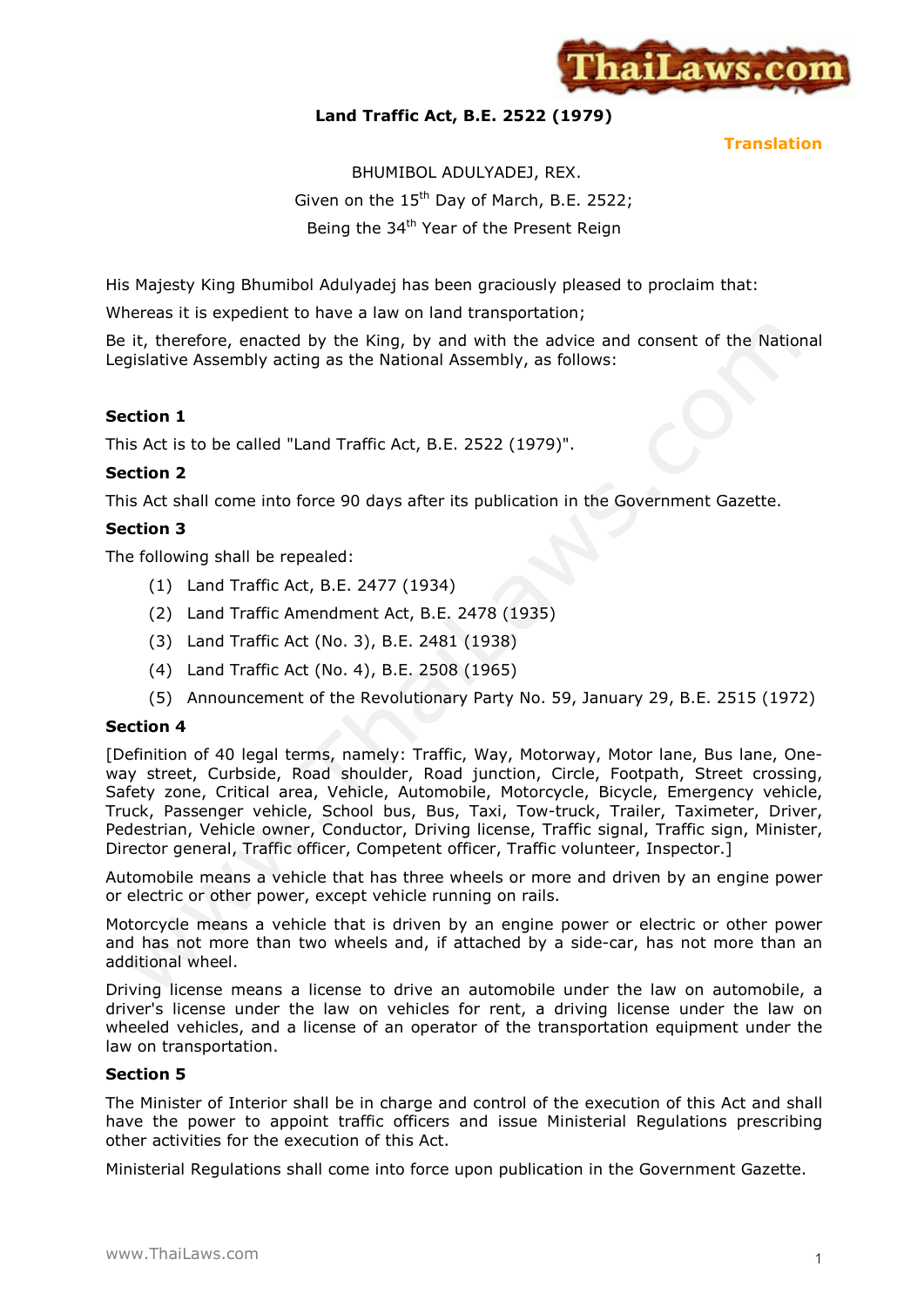# **Title 1**

# **Use of Vehicles**

# **Section 6** (500B)

[Vehicles used on roads must be properly maintained according to regulations, so that they don't cause harm or danger to the public.]

# **Section 7** (1000B)

[Cars and motorcycles must have vehicle registration plates (license plates) when in use on the road.]

# **Section 8** (500B)

[A vehicle must allow the driver enough range of vision.]

### **Section 9** (500B)

[A vehicle must not scrape the road.]

### **Section 10** (500B)

[A vehicle must not emit gas, dust, smoke, etc, exceeding the regulation.]

# **Section 11** (500B)

[If it gets dark and you cannot see clearly more than 150m, you must turn on the headlight.]

# **Section 12** (200B)

[Cars and motorcycles must have a horn which is audible from a distance of 60m.]

# **Section 13** (500B)

[Cars and motorcycles cannot use flash-light, siren signal, whistle signal, faltering sound, etc, except emergency vehicles, military and police vehicles, or when permitted by the regulation.]

# **Section 14** (500B)

[Cars and motorcycles can use the horn only when avoiding danger or accidents.]

### **Section** 15 (1000B)

[When a vehicle carries something that's longer than the vehicle itself, a red light signals (night) or a red flag (day) must be fastened to the end of the protrusion, to be visible from a distance of 150m.]

## **Section 16** (1000B)

[If a truck carries inflammable liquid that flares up at 21C, or inflammable gas, it must have a red light signal (night) or red flag (day) to caution other vehicles.

**Section 17** (2000B and/or 1 month imprisonment)

[If a truck carries explosives, it must have placards naming the explosive substance, and fire-extinguishers.]

### **Section 18** (500B)

[A school bus, truck or passenger vehicle must comply with regulations as to the way to carry passengers, animals or loads.]

### **Section 19**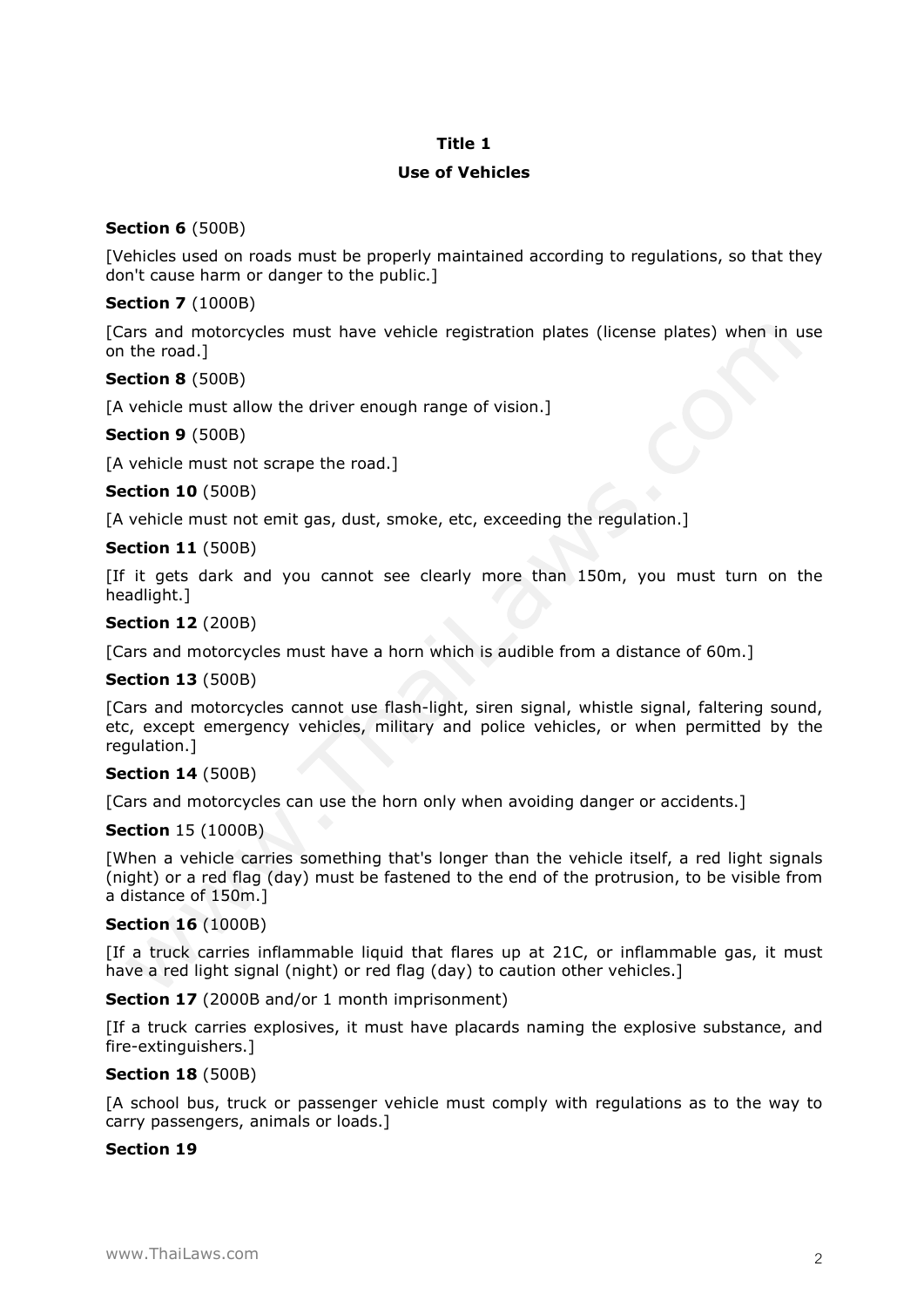[When it is necessary to carry passengers, animals or loads in a way not in accordance with regulations, the vehicle owner may request a police officer for a written temporary permission to ease the restriction.]

#### **Section 20** (500B)

[A driver is responsible for not letting his passengers, animals, or loads to fall, leak, give out smell, reflect light, etc, which may cause harm or danger to the public.]

### **Title 2**

#### **Traffic Signals and Traffic Signs**

#### **Section 21** (1000B)

[The driver must comply with traffic signals and traffic signs.]

(def. traffic signal: any signal by movement or showing or sending of a fire, electric light, hand, arm, whistle or by other means for drivers, pedestrians or persons who lead, ride or chase animals to comply with such a signal.

Traffic sign: any sign installed or made conspicuous in a way for drivers, pedestrians or persons who lead, ride or chase animals to comply with such a sign.)

#### **Section 22** (1000B)

[Meaning of traffic light:

Green: the driver may drive the vehicle through

Yellow: the driver shall prepare to stop the vehicle behind the stop line. If the driver has passed the stop line when the traffic light turns yellow, he may go through.

Red: the driver shall stop the vehicle behind the stop line.

Green Arrow: the driver shall drive according to the direction of the green arrow, but shall be careful to give way to crossing pedestrians or other vehicles.

Blinking Red: the driver shall stop at the stop line and, when it is seen safe, may proceed with care.

Blinking Yellow: the driver shall reduce the speed of the vehicle and proceed through the roadway carefully.]

The driver who is to drive the vehicle straight ahead shall keep to the traffic lane with a traffic sign indicating going straight ahead and the driver who is to turn the vehicle shall keep to the traffic lane with a traffic signal indicating turning. Entering into the said traffic lanes shall be made from where there is traffic sign indicating such.

#### **Section 23** (1000B)

[If a traffic light indicates a "red cross" or "green arrow" on a specific lane, the driver on the lane shall comply with this sign.]

#### **Section 24** (1000B)

- a. When the competent officer stands and stretches out his left arm at the shoulder level, the driver who drives his vehicle from behind the competent officer shall stop his vehicle. But when the competent officer puts down his left hand and moves it forwards, he shall proceed with his vehicle.
- b. When the competent officer stands and stretches out his right arm at the shoulder level with the palm open and upright, the driver of a vehicle coming from the direction to which the arm stretches out shall stop his vehicle. But when the competent officer turns the upright palm and moves it over his head backwards, he shall proceed with his vehicle.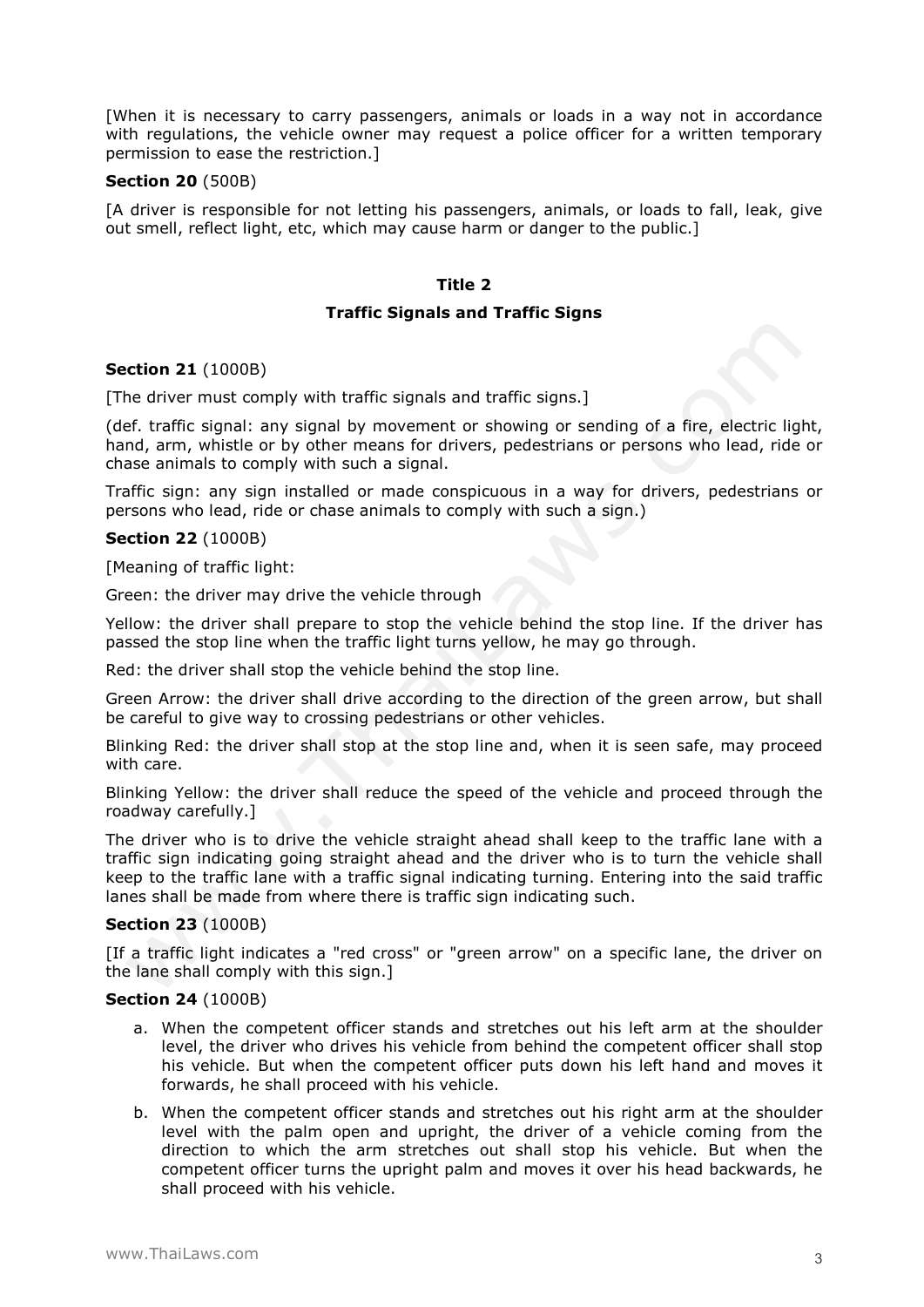- c. When the competent officer stands and stretches out both arms at the shoulder level with the palm open and upright, the driver of the vehicles coming from the directions to which the arms stretch shall stop their vehicles.
- d. When the competent officer stands and raises the lower part of the right arm at a right angle to the upper part with the palm open and upright, the driver who drives his vehicle from in front the competent officer shall stop his vehicle. But when the competent officer turns the upright palm and moves it backwards, he shall proceed with his vehicle.
- e. When the competent officer stands and raises the lower part of the right arm at a right angle to the upper part with the palm open and upright and stretches out his left arm at the shoulder level, the drivers of vehicles coming from in front and behind the competent officer shall stop their vehicles.

The stopping of a vehicle under this Section shall be behind the line for vehicles to stop. In case no such line exists in a motorway, a driver of a vehicle shall stop his vehicle at not less distance than three meters from where the competent officer is standing.

# **Section 25** (1000B)

[Meaning of whistle signal by the police:

One long whistle: stop

Two short whistles: proceed.]

### **Section 26** (1000B)

[When a police officer gives traffic signals contrary to installed traffic signs or signals, the driver must comply with his signal.]

### **Section 27**

[The Director General of the Police has the power to amend or modify traffic signs and signals.1

**Section 28** (2000B and/or 1 month imprisonment)

[Unauthorized persons cannot install traffic signs or display traffic signals.]

### **Section 29** (1000B)

[No person shall damage, conceal, or obstruct traffic signs or traffic signals.]

### **Section 30**

[The police officer may remove fake traffic signs (Section 28) or damaged traffic signs (Section 29).]

#### **Title 3**

#### **Use of Roadways**

### **1. Vehicle Driving**

### **Section 31**

[Unless otherwise stated in Section 65 and Section 66 concerning the bus lane, use of roadways shall be in accordance with following sections.]

### **Section 32**

[The driver shall be careful not to hit pedestrians, and may use the horn if necessary. The driver shall be especially careful with children, elderly persons and disabled persons.]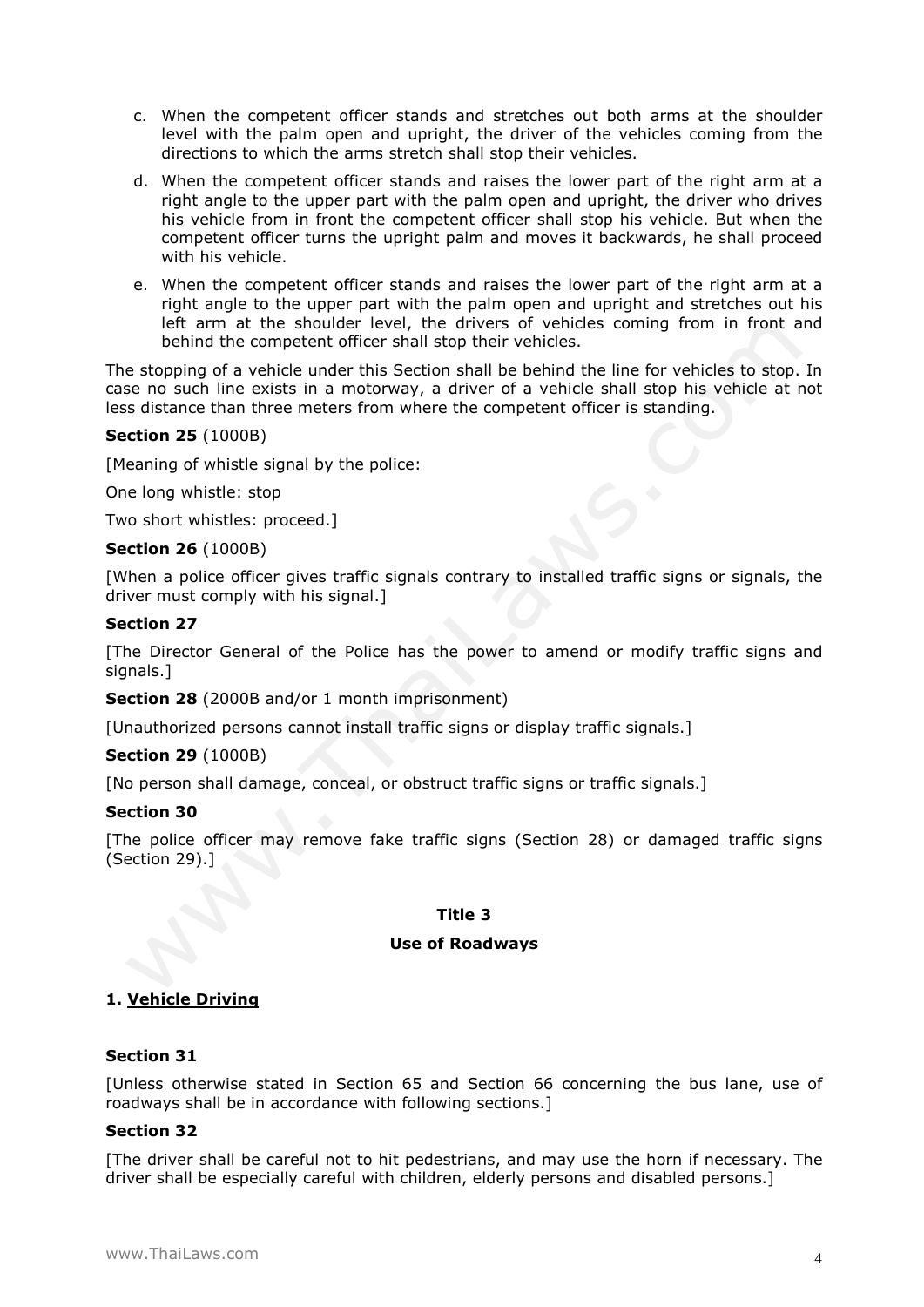# **Section 33** (500B)

[When driving, the driver shall keep to the left of the road and must not drive beyond the middle of the roadway, except following situations:

- a. there is obstruction on the road
- b. the road is prescribed as one-way
- c. the road width is less than 6m.

#### **Section 34** (500B)

[If the road is divided into two or more traffic lanes in the same direction, the driver shall keep to the outermost left-hand side lane. If the outermost left-hand side lane is a bus lane, the driver shall keep close to the bus lane. Except following situations:

- a. there is obstruction on the road
- b. the road is prescribed as one-way
- c. it is necessary to enter the correct lane upon approaching a junction
- d. when overtaking another vehicle
- e. when driving faster than vehicles in the left-hand side lane.

#### **Section 35** (400-1000B)

The driver of a truck, passenger vehicle, motorcycle, vehicle of low speed or traveling at lower speed than those of other vehicles moving in the same direction, shall keep to the curbside of the roadway as close as possible.

If such a roadway is divided into two or more traffic lanes in the same direction or has a bus lane specifically arranged on the left-hand side, the driver shall drive the vehicle in the outermost left-hand side lane or close to the bus lane, as the case may be.

#### **Section 36** (500B)

[When a driver is to turn the vehicle, let another vehicle to overtake, change traffic lane, reduce speed or stop the vehicle, he shall display hand signal (Section 37) or light signal (Section 38). When the condition doesn't permit the visibility of hand signals (like at night), he must use the light signal.

The driver must display the hand signal or light signal not less distance than 60m before turning the vehicle, changing traffic lane, or stopping the vehicle.

The hand signal or light signal must be visible to other drivers at not less distance than 60m.]

## **Section 37** (500B)

[How to make hand signals:

- a. to reduce speed, ...
- b. to stop a vehicle, ...
- c. to let another vehicle pass, ...
- d. to turn the vehicle right, ...
- e. to turn the vehicle left, ...]

In case that the automobile has its steering wheel at the left-hand side, the driver shall use light signals instead of hand signals.

### **Section 38** (500B)

The driver of an automobile or motorcycle shall display light signals as follows:

a. to stop the vehicle, ...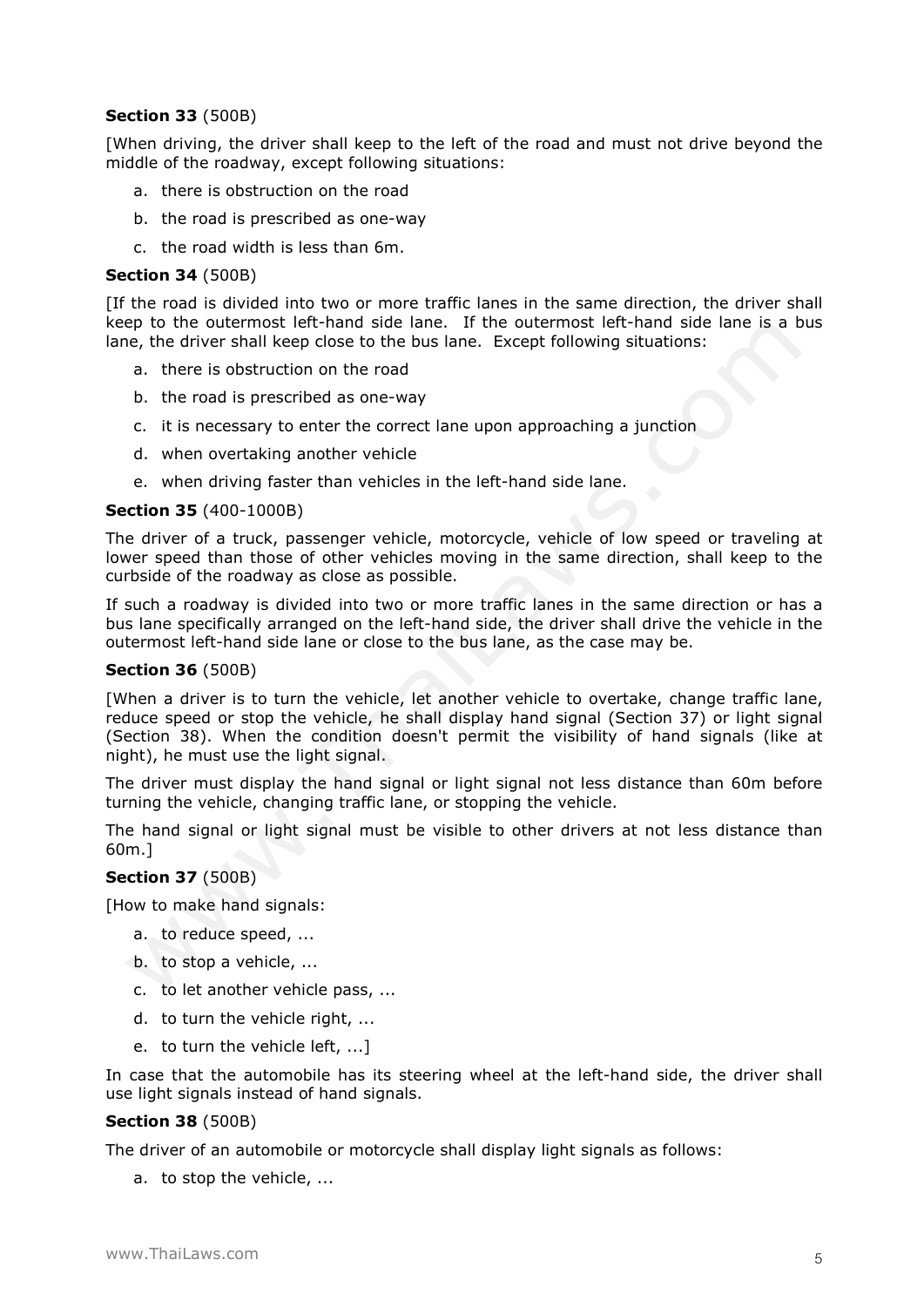- b. to turn the vehicle or change traffic lane, ...
- c. to let another vehicle to overtake, the driver shall display amber light signal for turning or blinking red or amber light signal at the back and to the left of the vehicle.

# **Section 39** (500B)

[When two vehicles pass each other in the opposite direction, in order to avoid danger, each driver shall keep to the left-hand side of the roadway and, if necessary, reduce the speed. When the road is too narrow to pass each other, the driver of the bigger vehicle shall stop his vehicle close to the curbside and let the smaller vehicle pass. When there's an obstruction on the road, the driver on the lane with obstruction shall reduce speed or stop his vehicle to let another vehicle pass.]

#### **Section 40**

[The driver shall keep a safe distance from another vehicle in front of him. When driving up a slope, he shall be careful not to let the vehicle slide backwards and crash another vehicle.]

### **Section 41** (500B)

[On a one-way road, the driver must follow its direction.]

### **Section 42** (500B)

The driver shall keep his vehicle close to the left-hand side of a roadway divided into two ways, one for the vehicles going up and the other for the vehicles coming down, with a dividing space in the middle or with a traffic sign indicating that the roadway being divided into two ways.

#### **Section 43** (400-1000B)

No driver shall drive the vehicle:

- a. while being incompetent to drive
- b. while being intoxicated by liquor or other alcoholic drinks
- c. in a manner that obstructs the traffic
- d. with carelessness or recklessness which may cause danger to persons or property
- e. in a manner not normally practiced in driving a vehicle or while unable to see the way in front or at the back or either/both sides clearly enough for safety
- f. beyond or on the line dividing traffic lanes, except upon changing lanes, turning or turning around the vehicle
- g. on a footpath without sufficient cause, except a baby-carriage or wheel-chair for sick or disabled persons
- h. without thinking about the safety or suffering of other persons.

### **Section 43-2**

[The driver cannot take narcotic drugs while driving. The police are authorized to examine such suspect drivers. If the driver refuses examination (1000B), the police can detain the driver for further investigation.]

(If found guilty of taking narcotic drugs, the punishment by the Law on Narcotic Drugs is raised by 1/3, and his driver's license may be suspended for not less than six months or revoked. If the driver causes a traffic accident while on drug, the penalty may be up to 6 year imprisonment and a fine up to 120,000B. -- Section 157-2)

### **Section 43-3**

[The police can stop and examine drivers suspected of Section 43 a./b. (Refusal of the examination, 1000B)]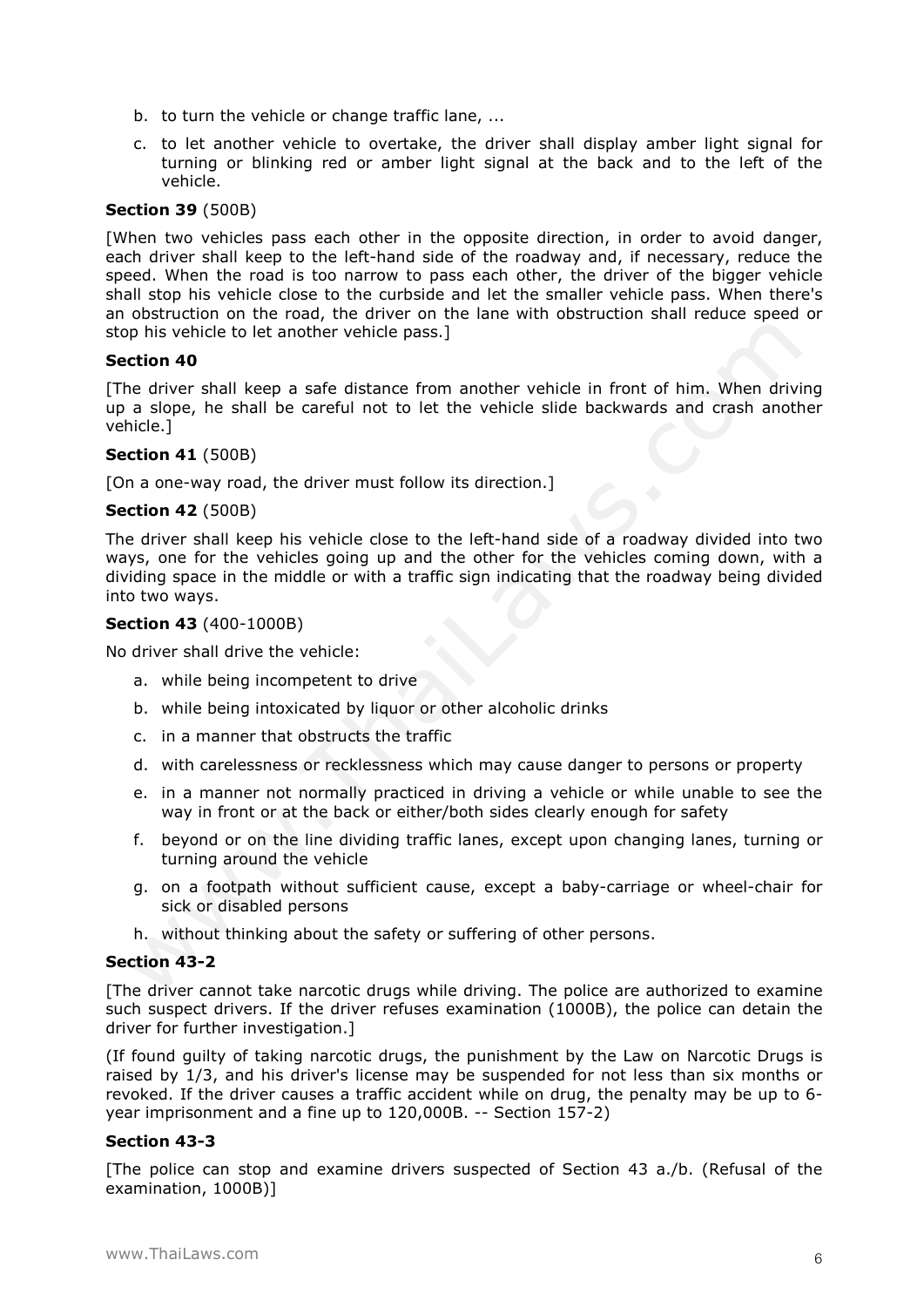### **Section 43-4**

[The police can send the driver who violates Section 43 a./b., or Section 43-2, to the "inquiry officer.]

#### **Section 43-5**

[In performing the duty in Section 43-2 and Section 43-3, the police officer must show the identity card that is issued according to the Land Traffic Act or Motor Car Act.]

# **2. Overtaking and Passing**

#### **Section 44** (500B)

A driver who wishes to overtake or pass another vehicle in the roadway with no traffic lane mark shall use sound signals loud enough to let the driver who is driving the vehicle in front know of his intention and, after the driver of the vehicle in front gives a responding signal pursuant to Section 37 c. or Section 38 c. (left blinker or corresponding hand signal), may proceed to overtake.

[When overtaking, the driver shall overtake from the right side, keep safe distance, and return to the left-hand side lane promptly.]

#### **Section 45** (400-1000B)

[No driver shall overtake another vehicle from the left-side unless:

- a. the vehicle to be overtaken is making a right turn or has given a signal that he is going to make a right turn
- b. the roadway is arranged with two or more traffic lanes in the same direction.]

#### **Section 46** (400-1000B)

[The driver shall not overtake another vehicle when:

- a. driving up a slope, bridge or curve, except where there is a traffic sign permitting overtaking
- b. within a distance of 30m from a pedestrian crossing, junction, circle (rotary) or railroad crossing
- c. the fog, rain or dust prevents visibility of 60m
- d. entering a congested area or safety zone.]

#### **Section 47** (400-1000B)

No driver of a vehicle shall drive his vehicle to overtake or pass another vehicle by, in doing so, going beyond the roadway's middle line that is marked or where there is a traffic sign indicating a danger area or an area in which carefulness is required on the roadway.

In the event of the left-hand side traffic lane is obstructed while the traffic lane on the right-hand side has sufficient space, a driver of a vehicle may avoid the obstructions by driving his vehicle beyond the roadway's middle line prescribed by the traffic officer in so far as he does not obstruct the traffic of the vehicles moving in the opposite direction.

#### **Section 48** (400-1000B)

[No driver shall enter the bus lane in order to overtake another vehicle, except when there's an obstacle ahead or guided by a police officer.]

### **Section 49** (1000B)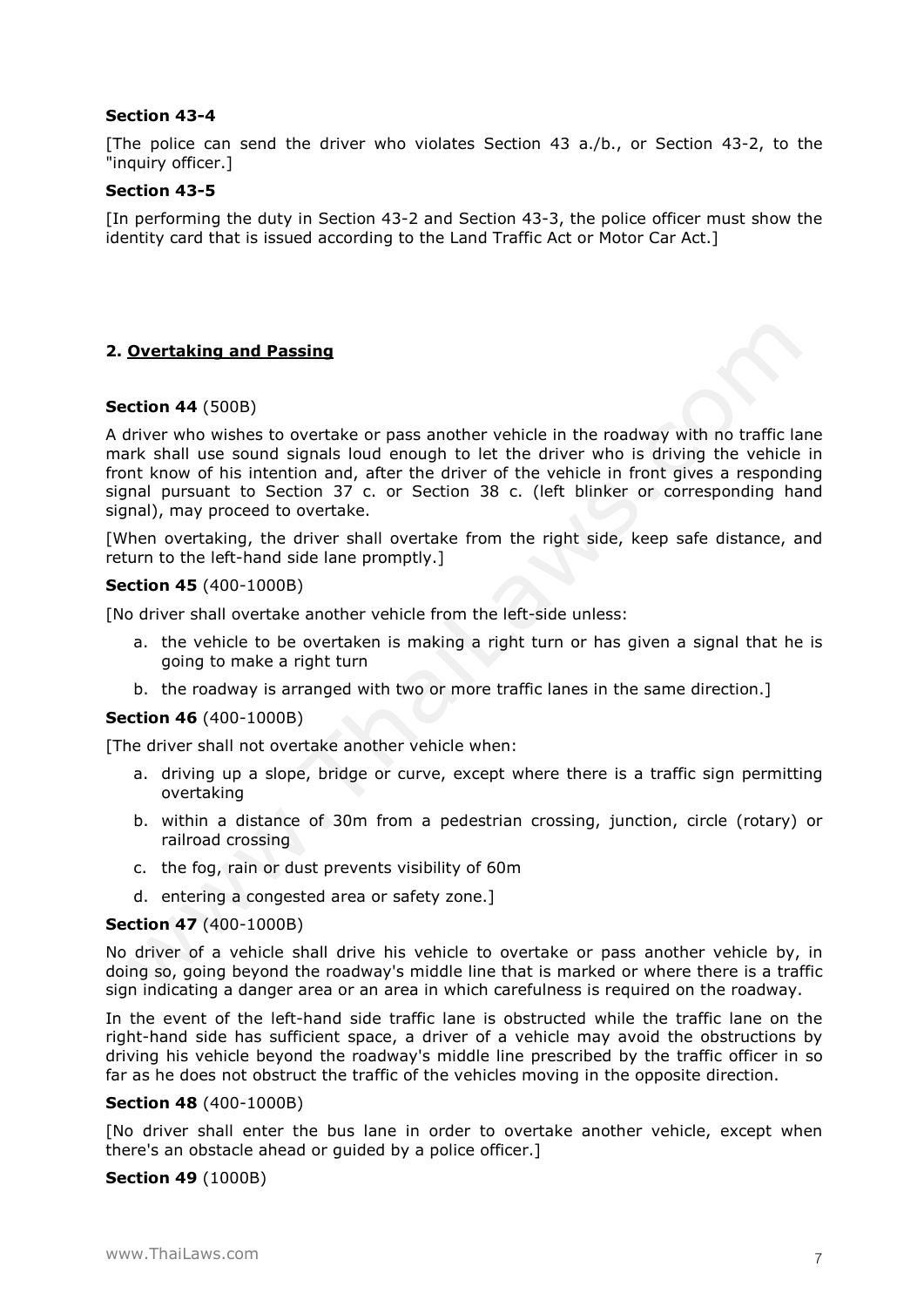[Upon receiving a signal for overtaking from a vehicle immediately behind, on condition that the road ahead is safe and there's no vehicle coming from the opposite direction, the driver shall display a responding signal (left blinker or corresponding hand signal) and keep the vehicle close to the left to let the vehicle behind to pass.]

# **3. Starting off, Turning and Turning around Vehicles**

## **Section 50** (1000B)

A driver who starts off a vehicle shall, upon seeing that there is a parked vehicle or obstruction ahead, display hand and arm signals pursuant to Section 37 or light signals pursuant to Section 38 and shall proceed upon seeing that it is safe and he is not obstructing the traffic of other vehicles.

# **Section 51** (500B)

### To turn left:

- a. where no traffic lanes are arranged, the driver shall keep his vehicle close on the left-hand side of the roadway
- b. where traffic lanes are arranged and there is a traffic sign directing a left turn, the driver shall enter the traffic lane for vehicles to make a left turn at not less distance than 30m before the turn-way
- c. where a bus lane exists on the outermost left-hand side of the roadway, the driver shall keep his vehicle close to the bus lane at not less distance than 30m before the turn-way and shall make a turn across the bus lane only at the area where there is a traffic sign permitting such turn.

#### To turn right:

- a. on a roadway with no traffic lane, the driver shall keep his vehicle close on the right-hand (sic) side of the middle line of the roadway at not less distance than 30m before the turn-way
- b. on a roadway with two and more traffic lanes in one same direction, the driver shall keep the vehicle close to the outermost right-hand side of the roadway or in the traffic lane with a traffic sign permitting a right turn at not less distance than 30m before the turn-way
- c. where a bus lane exists on the outermost right-hand side of the roadway, the driver shall keep his vehicle close to the bus lane at not less distance than 30m before the turn-way and shall make a turn across the bus lane only at the area where there is a traffic sign permitting such turn
- d. where a traffic officer or competent officer is displaying traffic signals by hands and arms, the driver shall make a right turn without having to round the traffic officer or competent officer
- e. at a junction the driver shall allow the vehicles that travel in the same roadway but in the opposite direction to pass through the junction first and, upon seeing that it is safe, may then make a right turn.

[When making a left/right turn, the driver shall be careful for pedestrians and other vehicles. He shall not obstruct through traffic. Vehicles turning left shall give way to vehicles turning right.]

### **Section 52** (500B)

In a roadway that permits vehicle traffic in both directions, no driver shall turn around his vehicle at the time when another vehicle is coming in the opposite direction or following behind at not less (sic) distance than 150m.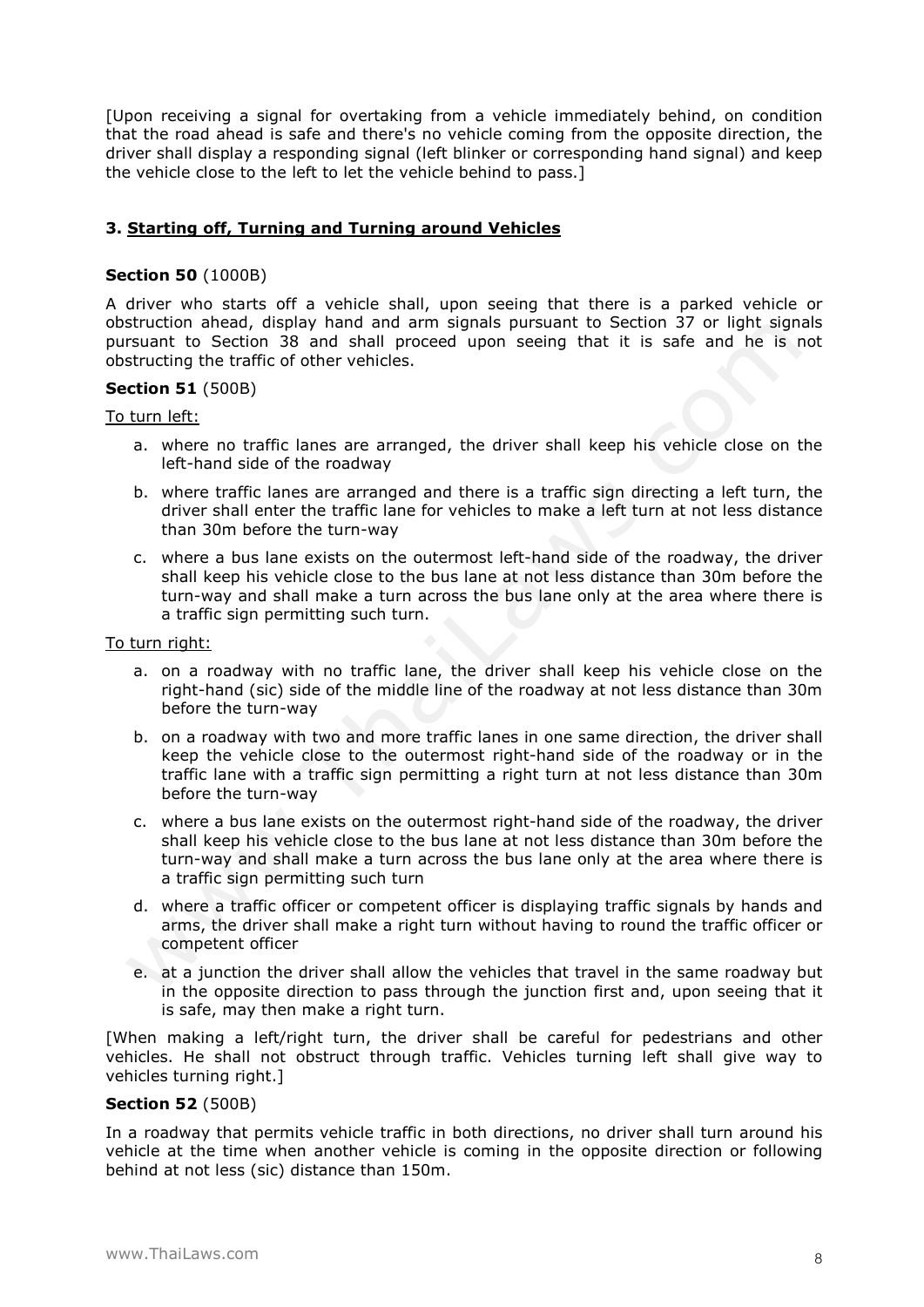If the turning around of a vehicle in a roadway that permits vehicle traffic in both directions will obstruct the traffic, no driver shall turn around his vehicle in such roadway.

#### **Section 53** (400-1000B)

No driver shall:

- a. turn his vehicle or turn around his vehicle in the roadway with a sign prohibiting a right turn, a left turn or a turning around of a vehicle
- b. turn around his vehicle at a safety zone, critical (congested) area, on a bridge or within a distance of 100m from the bridge foot
- c. turn around his vehicle at a junction, unless there is a traffic sign permitting vehicles to turn around.

### **4. Stopping and Parking Vehicles**

### **Section 54** (500B)

[The driver shall display brake lamp or corresponding hand signal before he stops his vehicle in not less distance than 30m. When stopping a vehicle, he must not obstruct other traffic.

The driver shall park his vehicle parallel with and close to the curbside or road shoulder in a distance not exceeding 25cm. In case the outermost left-hand side lane is a bus lane, no person shall park his vehicle during the bus-operating hours.]

# **Section 55** (500B)

[The driver shall not stop his vehicle:

- a. in a traffic lane, except stopping close to the curbside and that there being no bus lane there
- b. on a footpath
- c. on a bridge or in a tunnel
- d. at a junction
- e. where there is a No Parking traffic sign
- f. at the entrance/exit of a building or roadway
- g. in a safety zone
- h. in the manner of traffic obstruction.

This does not apply when the roadway is obstructed, in case of a mechanical failure, or when the driver is complying with other traffic sign/signal.]

#### **Section 56** (1000B)

[In case the driver must stop his vehicle in the roadway due to mechanical failure, he must move such vehicle out of the roadway as soon as possible. If it requires extended parking, the driver must park the vehicle in a non-obstructive way to other traffic, and display proper signs or signals prescribed by regulation.]

### **Section 57** (500B)

Unless otherwise granted by this Act or regulations, no driver shall park his vehicle:

- a. on a footpath
- b. on a bridge or in a tunnel
- c. at a junction or within a distance of 10m from a junction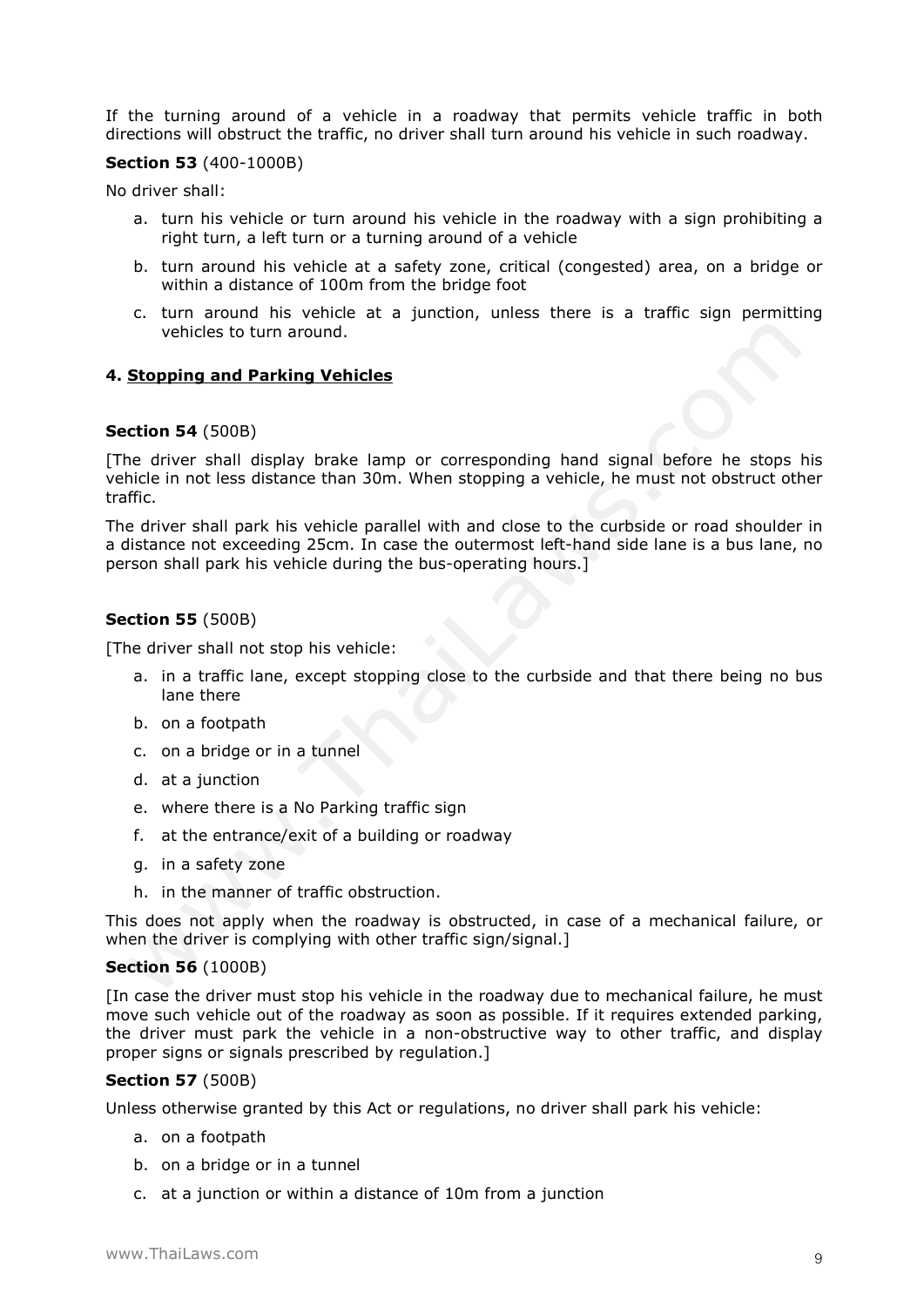- d. at a crossing or within a distance of 3m from a crossing
- e. in an area where there is No Parking traffic sign
- f. within a distance of 3m from a hydrant
- g. within a distance of 10m from a traffic sign installation
- h. within a distance of 15m from a railway crossing
- i. in the manner of double parking
- j. at the entrance/exit of a building or roadway or within a distance of 5m from the entrance of a roadway
- k. in between a safety zone and the roadway curb, or within a distance of 10m from either end of a safety zone
- l. in a critical (congested) area
- m. within a distance of 15m before and 3m beyond a bus stop
- n. within a distance of 3m from a pillar-box
- o. in a manner that obstructs the traffic.

#### **Section 58** (500B)

[When parking and leaving a vehicle, the driver must stop the engine and apply the brake. When parking on a slope, the driver must turn the front wheels.]

#### **Section 59**

[The police may order the driver of an illegally parked vehicle to move on. If the driver is absent on the scene, or refusing to comply [2000B and/or one-month imprisonment], the police may remove such a vehicle, or lock the tires. If any damage occurs to the vehicle during this process, the police will not be held responsible unless it's intentional or gross negligence.]

#### **Section 60** (500B)

[When parking a vehicle outside a municipal area (countryside), the vehicle should be visible to other drivers from not less distance than 150m.]

#### **Section 61** (500B)

[If it's dark and the vehicle parked cannot be seen clearly from a distance of 150m, the driver must turn on parking lights.]

#### **Section 62** (500B)

At a railway crossing, the driver must stop the vehicle at not less distance than 5m from the railway tracks, if:

- a. a sign or signal is displayed to indicate an approaching train
- b. the crossing bar is closed or a traffic officer displays a sign of an approaching train
- c. the driver hears the sound of an approaching train.

#### **Section 63** (500B)

At a railway crossing, where there is no signal or crossing bar to warn an approaching train, the driver must stop the vehicle at not less distance than 5m from the railway tracks, to see if it's safe to pass.

#### **Section 64** (1000B)

[When a school bus is stopping to pick up/set down students, other drivers shall reduce speed, and may pass the school bus with great care.]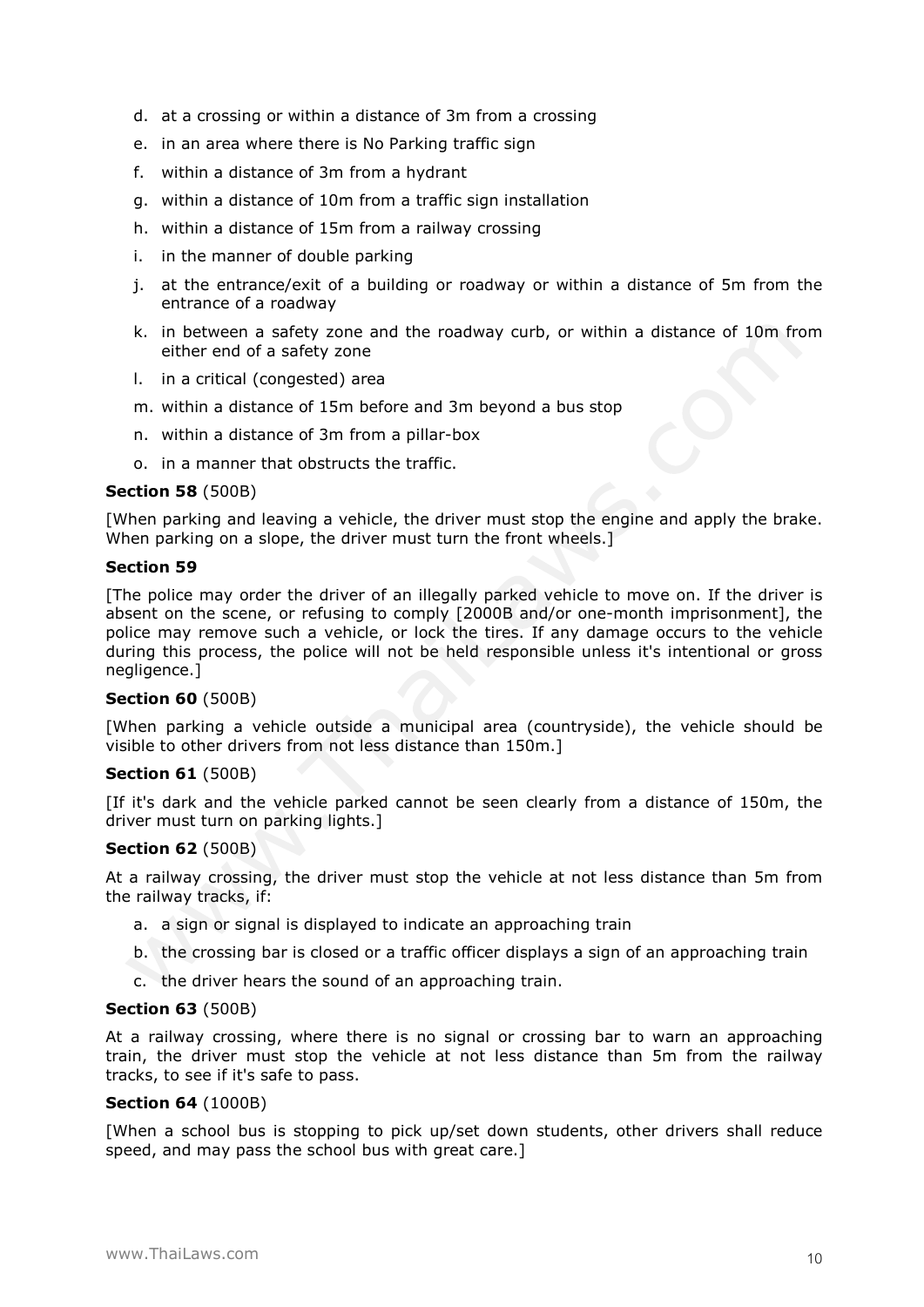#### **Title 4**

### **Use of Roadways with Traffic Lanes**

## **Section 65** (400-1000B)

[Buses and passenger cars must use the bus lane.]

## **Section 66** (500B)

[Only buses and passenger cars can use the bus lane.]

# **Title 5**

### **Prescription of Speeds of Vehicles**

### **Section 67** (1000B)

[The driver must not exceed the speed limit prescribed by regulation according to the type of the vehicle, or as specified on the traffic signs on the road.]

### **Section 68** (500B)

[When letting other vehicles overtake, the driver shall reduce his speed. The driver should reduce speed when stopping, turning or making a U-turn.]

### **Section 69** (500B)

[The driver shall reduce the speed when

- a. on a hill
- b. on a bridge
- c. at a bridge foot
- d. through a narrow pass
- e. on a curve
- f. on a slope
- g. at a critical (congested) area
- h. the fog, rain, dust or smoke limits visibility to 60m or less.]

### **Section 70** (500B)

[The driver shall reduce speed when approaching a junction, pedestrian crossing, vehicle stop line, or circle (rotary).]

### **Title 6**

### **Driving through Junctions or Circles**

### **Section 71** (500B)

[If, when entering a junction, there are other vehicles, the driver must let such vehicles go through first.

If two vehicles enter a junction from different directions at the same time, the vehicle on the left side has a right of way, except when there's a designation of "principle roadway" in which case the vehicle on the principle roadway has a right of way.]

### **Section 72**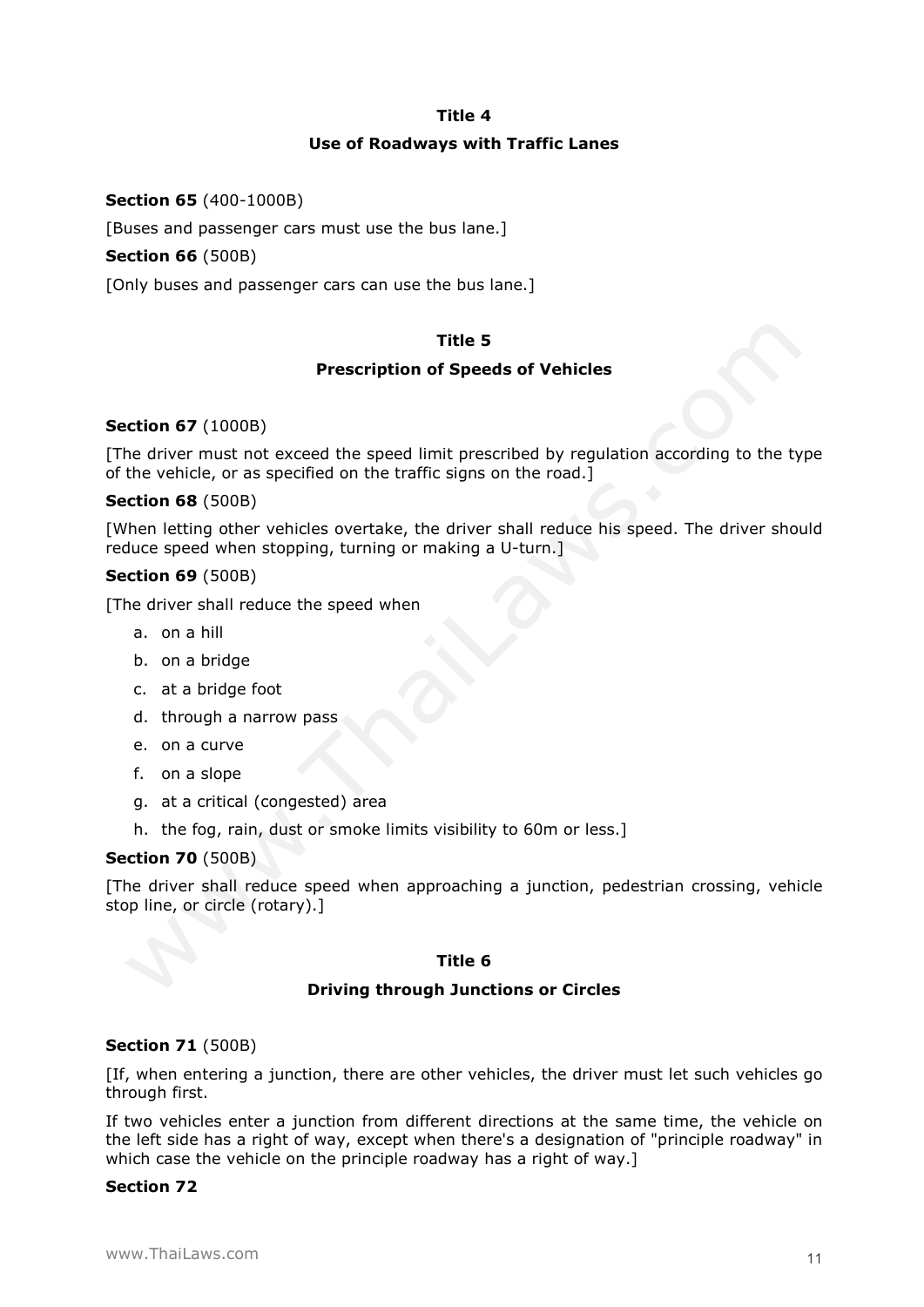[A principle roadway is announced by the traffic officer and installed with indicative traffic signs.1

### **Section 73** (500 - 1000B)

[A driver must comply with traffic signals and signs which are installed at a circle (rotary). (1000B)

If there's no traffic signal or sign installed at a circle (rotary), a driver must give way to vehicles coming from his right. (500B)

If the traffic officer deems it appropriate, he may set temporary traffic signals. (1000B)]

### **Section 74** (500B)

A driver, who is driving a vehicle out of a private way or a roadway in a building area, before crossing or turning into the roadway that cuts across, shall stop his vehicle to let the vehicles passing or moving in the roadway through before proceeding upon it being safe.

# **Title 7**

### **Emergency Vehicles**

**Section 75 - Section 76**

#### **Title 8**

### **Towing or Pulling Vehicles**

**Section 77** 

*-* 

*-* 

#### **Title 9**

#### **Accidents**

### **Section 78** (2000B / one-month imprisonment)

[Any person who drives a vehicle and causes damage to other person or other person's property, be it his fault or not, shall stop the vehicle and give appropriate assistance, and immediately report to the competent officer who is on duty near to the scene, and leave the information of his full name, address and the vehicle registration number with the injured person.

In the event that the driver escapes or does not report himself to the competent officer at the scene of the accident, it shall be presumed that he is the offender and the competent officer shall have the power to seize the vehicle driven by the driver who has escaped or has failed to report the accident until the case receives the final judgment or the driver is found.

If the owner does not make his presence to the competent officer within six months from the day of the accident, it shall be regarded that the vehicle is associated with a criminal activity, and it shall become the property of the state.]

# **Title 10**

### **Bicycles**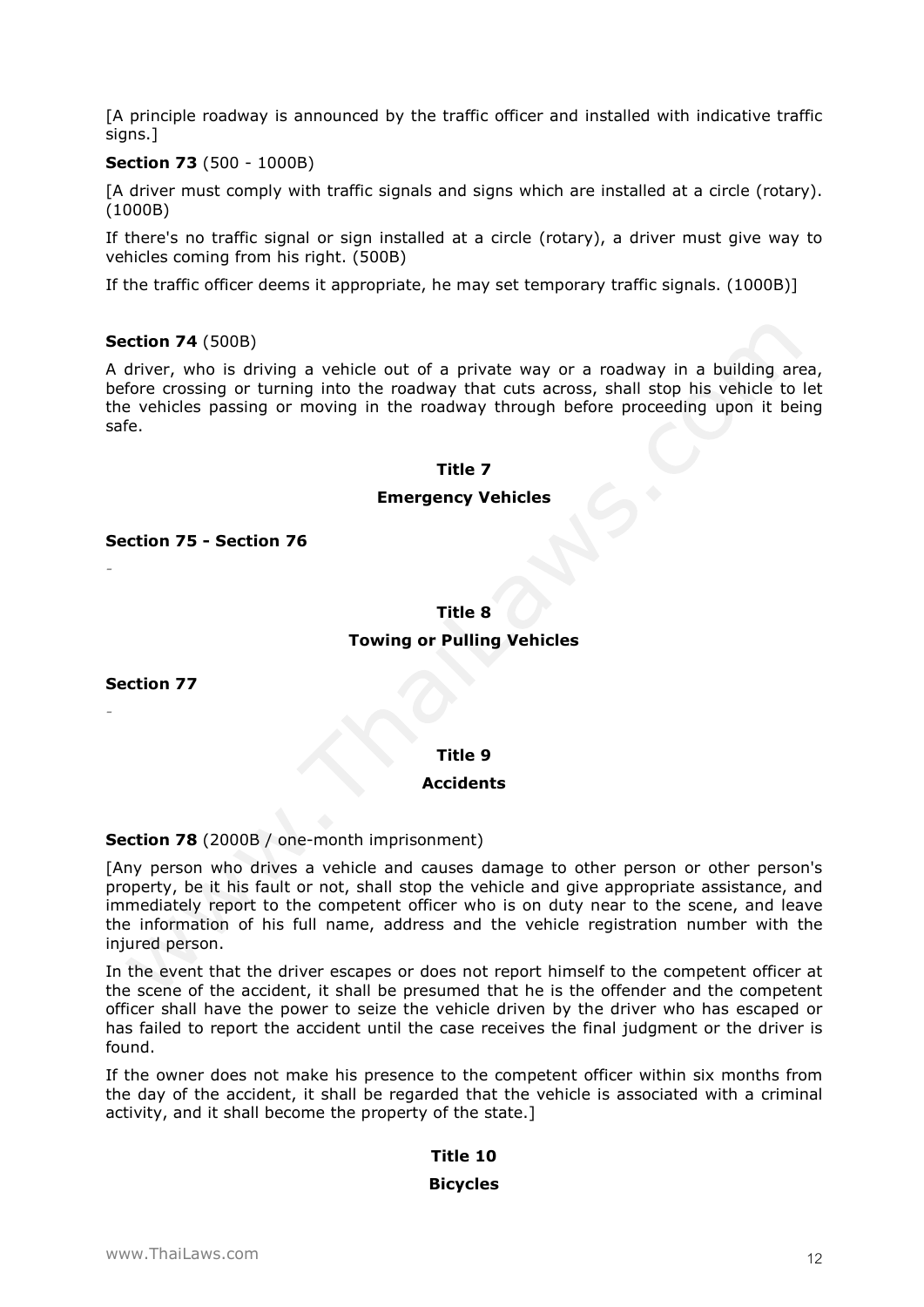#### **Section 79 - Section 84**

-

-

#### **Title 11**

#### **Passenger Vehicles**

#### **Section 85 - Section 92**

# **Title 12**

#### **Taxis**

#### **Section 93** (1000B)

Driver of a taxi shall not refuse to accept employment to convey passengers, except when such conveyance is likely to cause danger to himself or the passengers.

In the event of the driver of a taxi does not wish to be employed to convey passengers, a placard shall be displayed.

The manner of the display and the characteristics of the said placard shall be in accordance with the law on automobiles.

#### **Section 94** (1000B)

Driver of a taxi shall not convey passengers in the number exceeding that prescribed in the license under the law on automobiles.

In counting the number of passengers, it shall be regarded that two children not older than ten years of age are equal to one passenger.

## **Section 95** (1000B)

Anyone shall not:

- 1. Solicit passengers for a taxi noisily or in a manner being a nuisance to the passengers or other persons
- 2. Round up, pull, hold back or force persons or their belongings to board any taxi.

#### **Section 96** (500B)

Driver of a taxi shall not charge a fare in excess of the amount registered in the taxi meter.

The characteristics and use of a taxi meter shall be in accordance with the prescriptions in the Ministerial Regulations. (1000B)

#### **Section 97** (500B)

The passengers shall pay a fare according to the amount registered in the taxi meter.

#### **Section 98** (500B)

A royal decree shall be issued to prescribe localities and taxis of every type or certain types to which the provisions of Section 96 and Section 97 shall apply with conditions.

In a locality not governed by the royal decree pursuant to paragraph one, no driver of a taxi shall charge a fare in excess of the amount agreed upon with the passenger and such passenger shall pay the fare in the amount agreed upon.

The provision in paragraph two shall also apply to the taxis of the types not being prescribed in the royal decree pursuant to paragraph one.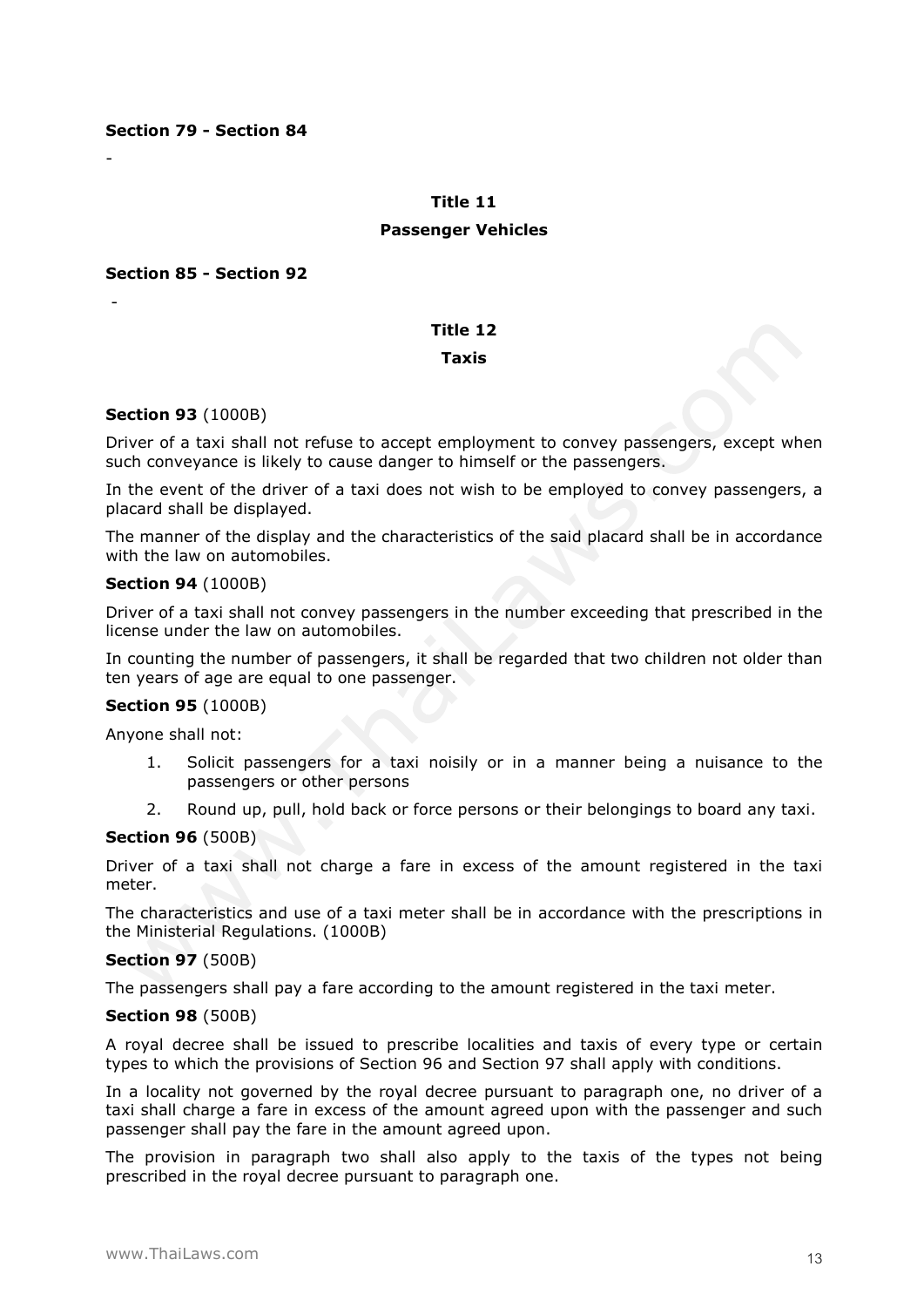# **Section 99** (1000B)

Driver, while driving a taxi, shall not

- 1. Smoke, play a radio or act in any manner that is a nuisance to the passengers
- 2. Extend a hand, arm or any part of the body out of the vehicle, except in displaying signals pursuant to Section 37
- 3. Control the steering wheel with only one hand, except when necessary
- 4. Use sound signals when entering into the area of a hospital, office or educational institute
- 5. Use horn sound signals to press other vehicles
- 6. Overtake or dash in front of other vehicles haphazardly and dangerously
- 7. Drive into other person's house area
- 8. Pick up a passenger in an area prescribed by the traffic officer with a traffic sign prohibiting picking up of passengers
- 9. Use impolite word, speak sarcastically at, insult, abuse or act in such manner to the passengers or other persons.

**Section 100** (2000B and/or 1 month imprisonment)

The driver of a taxi shall convey his passengers through the shortest route or a reasonable detour and shall deliver them at the place agreed upon.

Driver of a taxi shall not forsake his passengers on the way in any circumstance.

#### **Section 101**

[The driver of a taxi shall dress in a uniform with an embroidered mark, according to regulations.]

#### **Section 102** (1000B)

[If the Minister specifies a parking space for taxis, taxi drivers must park their taxis there in wait for passengers.]

### **Title 13**

#### **Pedestrians**

#### **Section 103** (200B)

A pedestrian shall walk on the footpath or road shoulder at the side of a roadway. If such footpath or road shoulder at the side of a roadway does not exist, he shall walk along the edge of the way on his right.

#### **Section 104** (200B)

Pedestrian shall not cross a way within not more distance than 100 meters from a pedestrian crossing except in the pedestrian crossing.

#### **Section 105** (200B)

[methods for pedestrians to cross a road on a pedestrian crossing.]

#### **Section 106** (200B)

[methods for pedestrians to cross a road at a junction without a pedestrian crossing.]

#### **Section 107** (500B)

[When a police officer is regulating the traffic with hand signals or whistle, a pedestrian must obey his instructions.]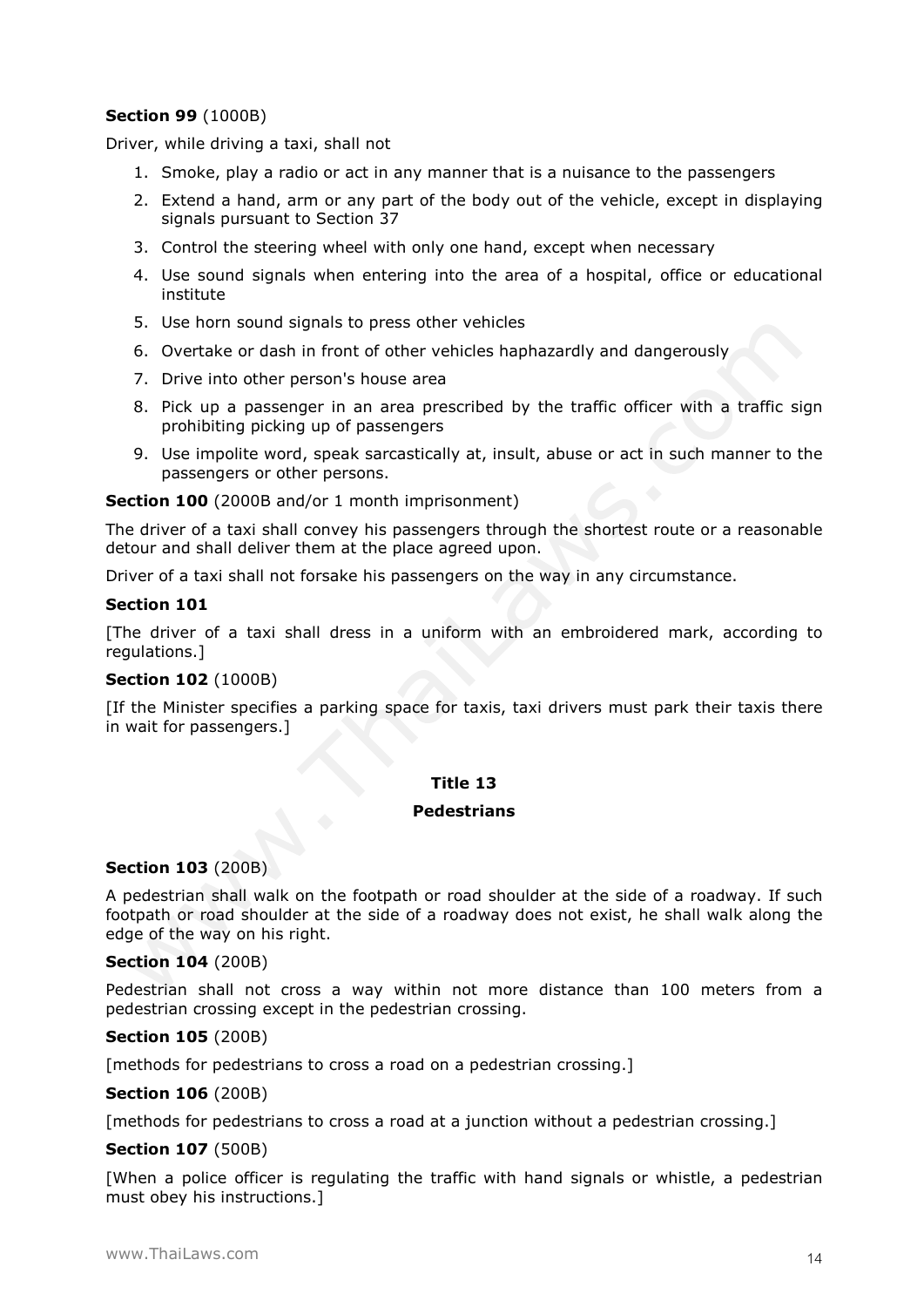## **Section 108** (500B)

Persons shall not walk in files or processions in the manner that obstructs the traffic, except:

- 1. Files of military or police personnel under the control of an officer according to the rules and practice
- 2. Files or processions that the traffic officer permits and that comply with the conditions prescribed by the traffic officer.

### **Section 109** (500B)

No person shall commit any act on a footpath or any other way provided for pedestrians in any manner that obstructs other persons without sufficient cause.

#### **Section 110** (500B)

No person shall buy or sell goods, distribute materials or solicit contributions in a roadway or in the middle of a way without sufficient cause or that obstructs the traffic.

#### **Title 14**

#### **Animals and Articles in Ways**

**Section 111 - Section 115**

# **Title 15**

#### **Horse-Drawn Carriages and Bullock Carts**

**Section 116 - Section 118**

## **Title 16**

#### **Safety Zone**

#### **Section 119**

-

-

A driver is not allowed to drive his vehicle into the safety zone, except when it is necessary and permission has been obtained from the traffic officer.

### **Title 17**

#### **Miscellaneous**

#### **Section 120** (500B)

The driver shall not drive backwards in the manner which is not safe or obstructing the traffic.

### **Section 121** (500B)

[The rider of a motorcycle shall sit on the saddle, provided for the motorcycle rider. If the competent officer specifies in the registration to be able to carry passengers, the passenger shall ride at the back seat provided for the passenger, or in the side-car.]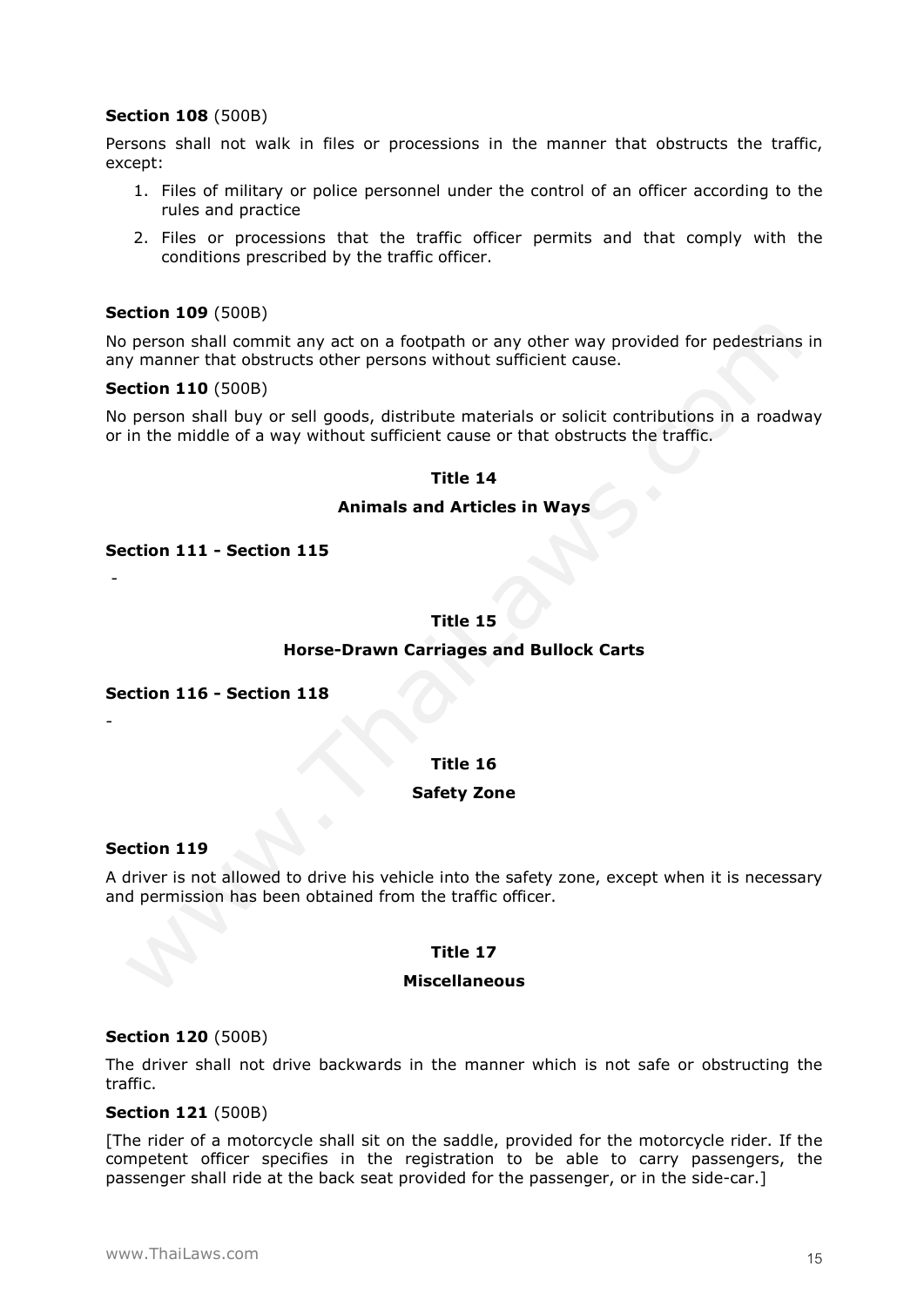# **Section 122** (500B)

[The rider and the passenger of a motorcycle shall wear a motorcycle helmet.

The provision under this Section is not forced for monks, novices, ascetics, persons of other religions which require wearing of a turban, or any persons under Ministerial Regulation.]

### **Section 123** (500B)

[The number of passengers sitting in the front row must not exceed two. The driver must wear a seat-belt, and let other passengers in the front row to wear a seat-belt.]

#### **Section 124** (500B)

[Passenger must not obstruct views of the driver or operation of the vehicle. Passenger must not extend his hands, arms, etc out of the vehicle while it's in operation. No one can get in or get out of a bus/school bus/taxi while the vehicle is stopping at a traffic light or other obstruction. The driver or conductor of a bus/school bus/taxi must not allow anyone to do above mentioned actions.]

#### **Section 125** (400-1000B)

When driving through a narrow pass between mountains or hills or when driving in a roadway on a mountain or hill, the driver of a vehicle shall keep close to the kerb on the left-hand side and upon arriving at a curve shall use sound signals to give a warning to another vehicle that may be coming in the opposite direction.

#### **Section 126** (500B)

Driver of a vehicle shall not apply the neutral gear or let in the clutch while driving down a slope or shoulder of a hill.

#### **Section 127** (1000B)

Driver of a vehicle shall not

- 1. Drive his vehicle in less distance than 50m behind an emergency vehicle which is performing its duty
- 2. Drive his vehicle into or park his vehicle in a fire operation area
- 3. Drive his vehicle on top of a fire-hose with no protection while firemen are performing their duty except with permission of the firemen then on duty.

#### **Section 128** (1000B)

No person shall place, pour or throw pieces of broken glass, nails, wire, grease, empty cans or other materials or commit any action on a way that may cause danger or damage to vehicles or persons or obstruct the traffic.

### **Section 129** (500B)

Any person who knows that any of the said materials pursuant to Section 128 under his control has fallen, leaked or flown on a way shall immediately remove such material out of the way.

#### **Section 130** (1000B)

Any person shall not burn or commit any action within a distance of 500m from a roadway that causes smoke or other things likely to be dangerous to the traffic in such roadway.

#### **Section 131** (200B)

Any person who removes a broken down or ruined vehicle from a way shall over immediately remove all the broken parts or fallen articles that result from such breakdown or ruin.

### **Section 132** (200B)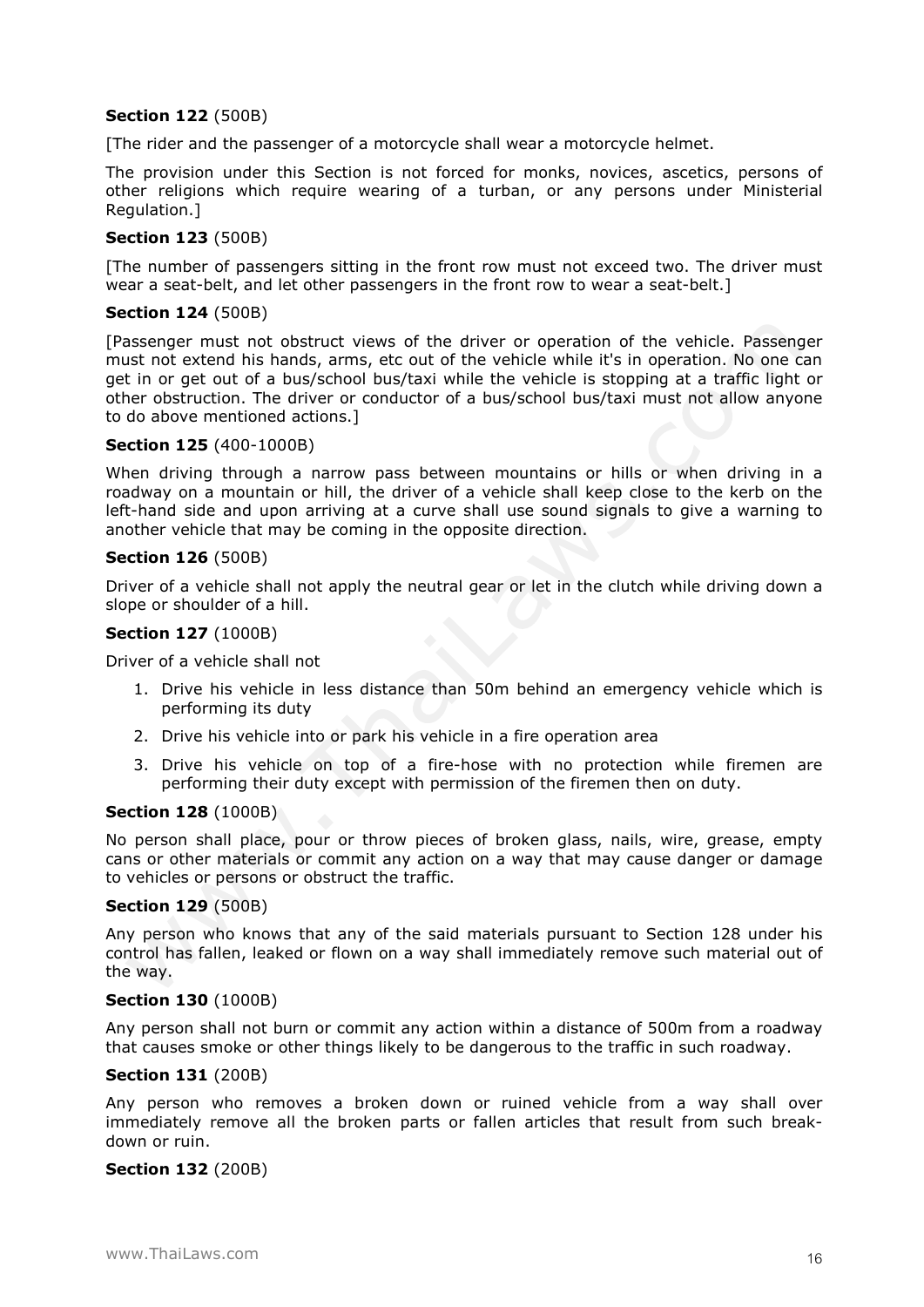[The owner or driver of a school bus must put a SCHOOL BUS sign, not less than 15cm in height, in the front and back of the bus while on duty of picking up/putting down students.

When the school bus is not in use for picking up/putting down students, the driver must have the SCHOOL BUS signs concealed and, in case the bus is equipped with red flash lights to warn other vehicles, must not use the lights.]

### **Section 133** (500B)

[A vehicle to be used in a procession or for advertising or entertainment along ways must acquire permission from the traffic officer.]

**Section 134** (10,000B and/or not less than three months of imprisonment)

There shall be no vehicle race on the roadway except with written permission from the traffic officer.

There shall be no supporting of vehicle race on the roadway except with written permission from the traffic officer.

#### **Title 18**

#### **Power of the Traffic Officer and Competent Officer**

#### **Section 135**

[The traffic officer may declare a private land as the road under this Act, upon consent of the land owner.]

#### **Section 136**

[The Director General can appoint instructors to instruct traffic volunteers who assist competent officers.]

#### **Section 137**

In performing his duty assigned to him under this Act, a traffic volunteer shall be an officer under the Criminal Code.

#### **Section 138** (1000B)

[In case of accident or emergency, the traffic officer or competent officer shall have the power to execute any action deemed appropriate or necessary, such as:

- 1. To prohibit the entrance of vehicles of all or certain categories or pedestrians
- 2. To prohibit the stopping or parking of vehicles
- 3. To prohibit the turning, turning around of backing of vehicles
- 4. To prescribe a road as one-way.]

#### **Section 139** (1000B)

[If a police officer deems it appropriate, he may set and notify traffic rules.]

### **Section 140**

[Upon finding a traffic violation, the police officer may give a verbal warning or issue a written order to the driver to report at a police station. In the event of the driver is nowhere to be found, a written order shall be left on the vehicle at a conspicuous place.

In issuing a written order to a driver to report to a police station, the police officer may temporarily seize the driving license by issuing a driving license replacement, which shall be valid for driving for a period not exceeding seven days.]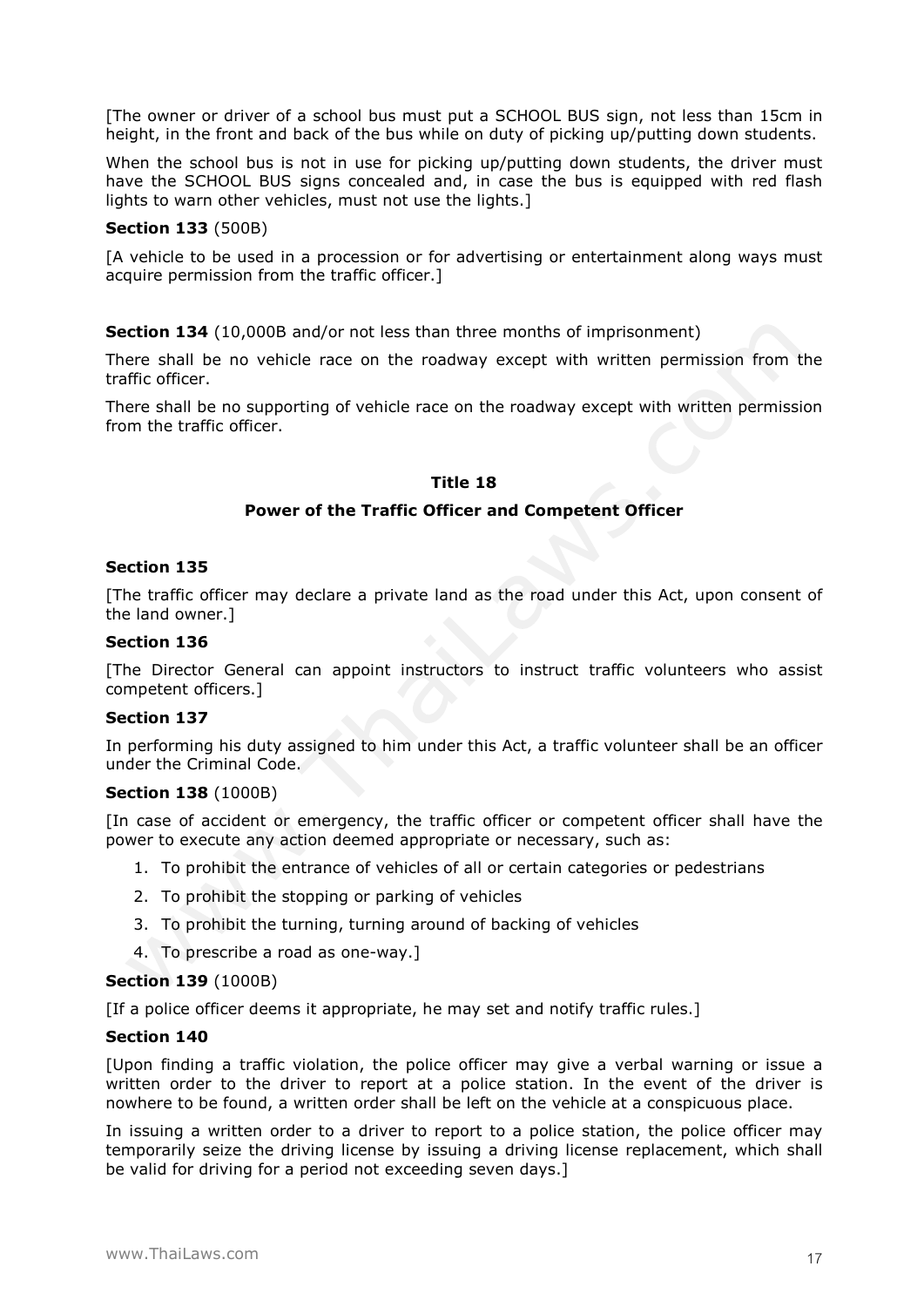## **Section 141**

[One may pay the fine by sending a money-order or bank-cheque with the copy of the written order.]

## **Section 142** (1000B)

[The traffic officer or competent officer shall have the power to order a driver of a vehicle to stop the vehicle upon:

- 1. The condition of the vehicle not being correct according to the provision of Section 6
- 2. Having a cause to believe that the driver of or a person in such vehicle violates or does not comply with the provisions of this Act or the law on such vehicle.

In case the traffic officer, the inquiry officer or the competent officer sees that the driver violates to the Section 43 (1) or (2), they can order the driver to be tested whether he lacks of ability to drive or whether he's intoxicated.

In case the driver refuses to be tested, the officer may keep him in custody for a necessary period of time to examine. If the driver is normal, he shall be acquitted promptly.]

### **Section 143** (1000B)

[If a motor vehicle doesn't satisfy Section 6, the traffic officer may issue a written order to service the vehicle.]

#### **Section 144** (1000B)

[After the owner or driver of a vehicle pursuant to Section 143 has repaired the vehicle, he must bring the vehicle for inspection and receive a certificate before putting the vehicle in use.]

#### **Section 145**

The investigation officer shall have the power to investigate all the offences under this Act, and shall have the power to impose fines or give verbal warnings.]

#### **Section 146**

The fine payments under this Act obtained in Bangkok Metropolis or any Province or locality specified in the Notification of the Ministry of Interior shall be given in part to the Bangkok Metropolis or the Municipality of such Province for traffic management or wholly allocated to the locality specified in the Notification of the Ministry of Interior.

### **Title 19**

#### **Penalty Provisions**

### **Section 147 - Section 160**

### **Section 161**

-

In the event a driver having committed an offence under this Act, the Commander of the Bangkok Metropolitan Police, the Commander of the Provincial Police, the Commander of the Traffic Police, the Commander of the Highways Police or the person authorized by the said officers shall have the power to seize and hold the driving license of such driver for not exceeding sixty days at a time.

The driver whose driving license is seized pursuant to paragraph one may appeal to the Director General within fifteen days from the day of the seizure of the driving license.

The Director General shall consider the petition and give the decision to either seize or not seize the driving license within one month from the day of receipt of the appeal. Such decision of the Director General shall be final.